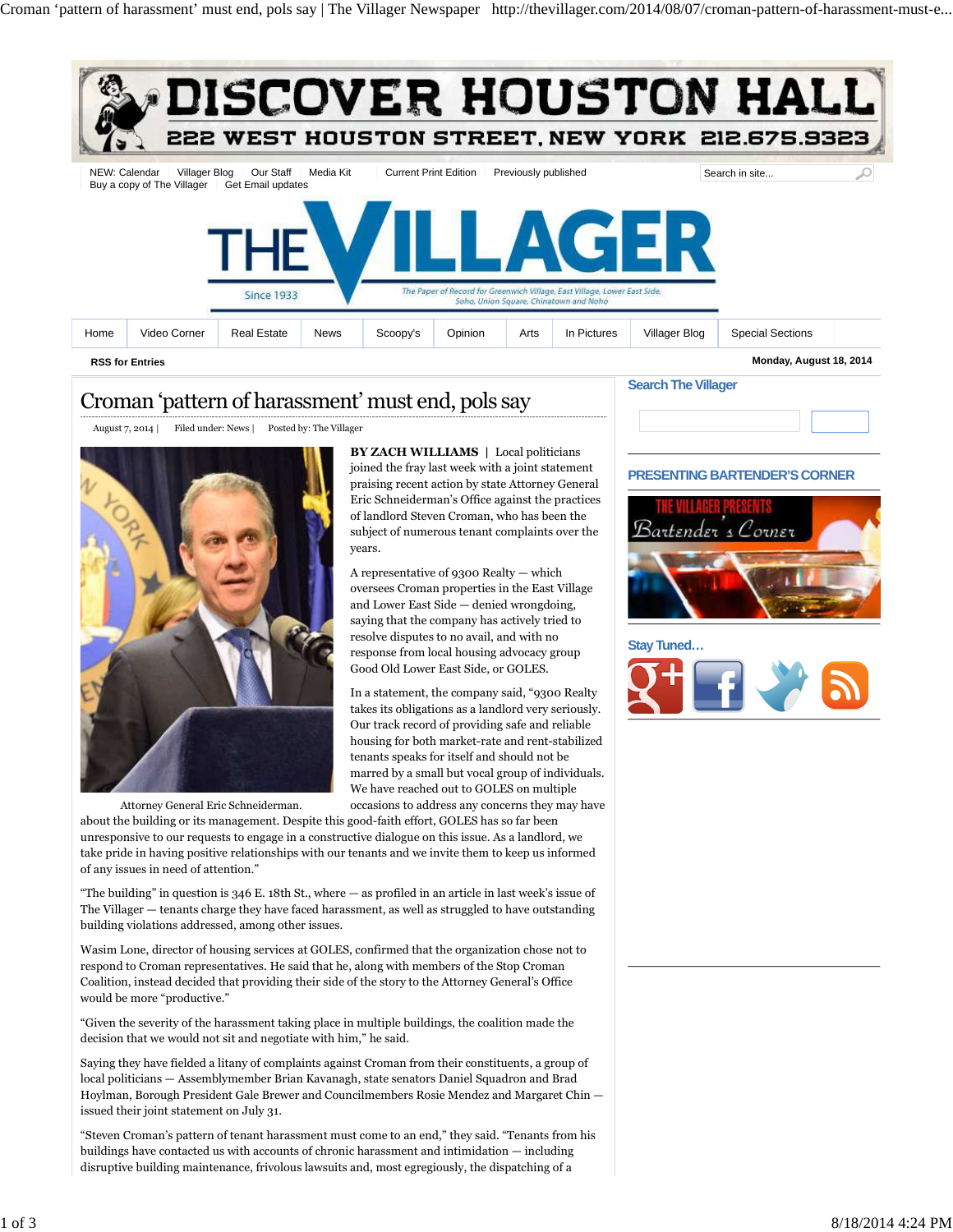'private investigator' to apartments to intimidate tenants."

Schneiderman's office declined to comment for this article on whether Croman's company is actually currently subject of an investigation.

According to a source, however, at least one local politician and one local housing advocacy agency have supplied information to the A.G.'s office.

In addition, the Daily News, in a July 26 article, reported that, according to a source, Croman is now being probed for using illegal tactics to force out rent-regulated tenants.

For the article about Croman in last week's issue, the A.G.'s office did issue a statement, which was first published in The Villager.

"We are prepared to take action against landlords who use illegal tactics to force rent-regulated tenants out of their homes to raise rents," the statement read.

Longtime tenants allege that Anthony Falconite, a former New York Police Department officer, would enter their homes under false pretenses, then badger them in hopes of proving that they were not living full-time in apartments. Falconite would also pressure tenants to accept buyouts to vacate their apartments, tenants say.

Two weeks ago, Schneiderman issued a "cease and desist" order against Falconite, barring him from further alleged harassment.

Falconite has not responded to requests for comment from this paper.

Additional tenant allegations against Croman specify that requested repairs have not been made, unsafe construction has been performed and frivolous lawsuits launched against longtime tenants who refuse to move out.

"We went to court on July 30 and the Legal Aid lawyers tried to get the case dismissed, but Croman's lawyers refused to drop it, and instead are trying to evict us," said Cynthia Chaffee, a 37-year resident of E. 18th St., in an e-mail. "We have another court case scheduled for Sept. 4, so that we must now subpoena [representatives of] Section 8 to appear on our behalf."

She has battled Croman for years to accept the Section 8 federal rent subsidy, as well as on other issues since 1999, she said.

"When we were first accepted to the Section 8 program in 2007, Croman refused to accept our Section 8 voucher," she said. "Croman did not sign it until 2008, when we were finally able to begin Section 8 on Nov. 1, 2008. We wouldn't have it without [then-] state Senator Tom Duane having his staff personally go to Croman's office and wait there until they signed the papers, and then personally hand-deliver it to the Section 8 office in the Bronx," she added.

In contrast to other notable local developers, such as Ben "Sledgehammer" Shaoul and Jared Kushner, Croman tends to hold onto properties for the long term rather than flipping new acquisitions for a quick profit. The sheer size of the Croman real estate portfolio (about 150 buildings in Manhattan) also distinguishes him from other landlords in the East Village and L.E.S., where longtime residents continue to try to resist the pressures of gentrification.

"He has a really wide reach," said Yonatan Tadele, an organizer with the Cooper Square Committee. "When you couple how many units he has with his behaviors, you have a really dangerous influence in our area."

Investigations by the state attorney general into city landlords are "not uncommon," according to Lucas Ferrara, an adjunct professor of real estate at N.Y.U. and an adjunct law professor at New York School of Law. He said that landlord-tenant issues in the city have always been "contentious" and "adversarial." The nature of the city's housing system leads to inevitable clashes, especially considering the money at stake, he added.

"When you have a statutory structure — like rent control and rent stabilization — that maintains rents at artificially low, below-market thresholds, that will often serve to fuel conflicts," he said. "You've got some tenants gaming the system — hoarding regulated units, even though they really live elsewhere. As long as there's an upside to having a below-market tenant legally and lawfully evicted, so that rents can be raised, why wouldn't an owner want to exercise that right?"

However, an investigation of Croman by Schneiderman seems like it would be more than a typical one, from the sound of it. And the fact that the A.G. has already ordered Falconite to cease and desist from alleged harassment of tenants isn't exactly common, either.

Finally, the sheer volume of tenant complaints lodged against Croman, over so many years, in so many buildings, and in multiple neighborhoods — and the fact that a half dozen local politicians are now declaring that this "pattern of harassment" must end — doesn't seem so common, either.

**The Villager encourages readers to share articles:**

**Tweet**  $\begin{array}{|c|c|c|c|c|}\n\hline\n\mathbf{g} & \mathbf{1} & \mathbf{0} & \mathbf{Like} & \mathbf{61} & \mathbf{p}}\n\end{array}$  be the first of your friends.



# **CLICK HERE FOR CALENDAR!**